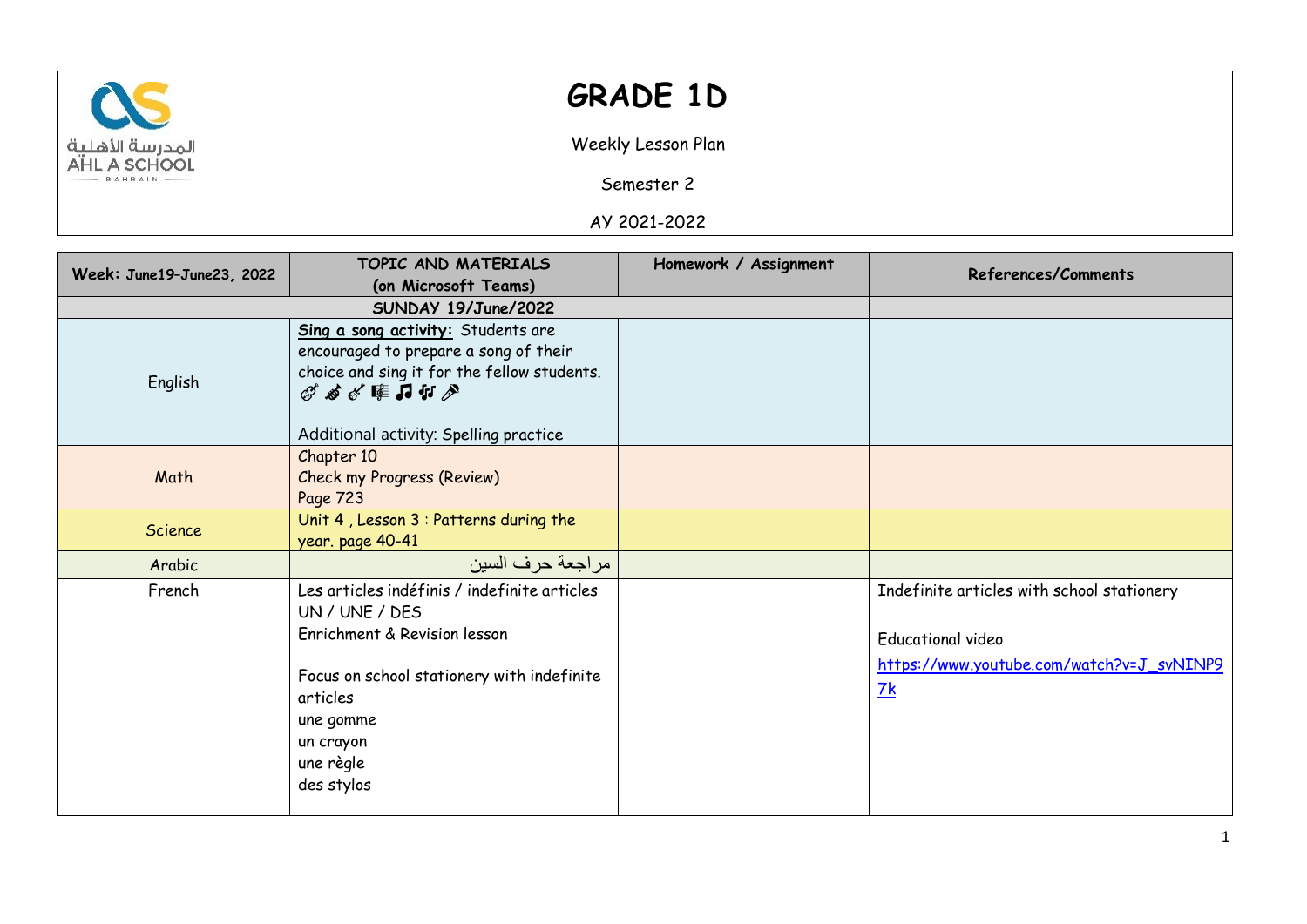|                        | $\gg$<br><b>Une affiche<br/>L'affiche</b><br>Des ciseaux<br>Xo<br>Des ciseaux<br>Un crayon<br>2 taille-crayon<br>Des trousses<br><b>Une trousse</b><br><b>Des classeurs</b><br><b>Des crayons</b><br>$e^c$<br><b>Une ardoise</b><br>Des règles<br>L'ardoise<br><b>Des livres</b><br>Une règle<br>$\frac{1}{2}$<br>Des stylos<br>Un surligneur<br>Un livre<br>Un style |  |
|------------------------|-----------------------------------------------------------------------------------------------------------------------------------------------------------------------------------------------------------------------------------------------------------------------------------------------------------------------------------------------------------------------|--|
|                        | التربية للمواطنة                                                                                                                                                                                                                                                                                                                                                      |  |
| Social Studies         | أحترم الأخرين                                                                                                                                                                                                                                                                                                                                                         |  |
|                        | $60:$ ص                                                                                                                                                                                                                                                                                                                                                               |  |
|                        |                                                                                                                                                                                                                                                                                                                                                                       |  |
|                        | MONDAY 20/June/2022                                                                                                                                                                                                                                                                                                                                                   |  |
| English                | Make a card:<br>Students will choose one friend and make<br>a "Miss You" card for him/ her. Please<br>send an A-4 paper, colored markers and<br>decorative materials with your child.                                                                                                                                                                                 |  |
|                        | This activity will help students review<br>their sentence writing skills.                                                                                                                                                                                                                                                                                             |  |
| Math                   | Chapter 10 Lesson 3<br>Look for a Pattern<br>Page 725                                                                                                                                                                                                                                                                                                                 |  |
| Science                | Unit 4, Lesson 3 : patterns during the<br>year. page 46-47                                                                                                                                                                                                                                                                                                            |  |
| Arabic                 | مراجعة حرف الثاء                                                                                                                                                                                                                                                                                                                                                      |  |
| P. E.                  | Fitness test                                                                                                                                                                                                                                                                                                                                                          |  |
| <b>Islamic Studies</b> | تلاوة / سورة الشرح                                                                                                                                                                                                                                                                                                                                                    |  |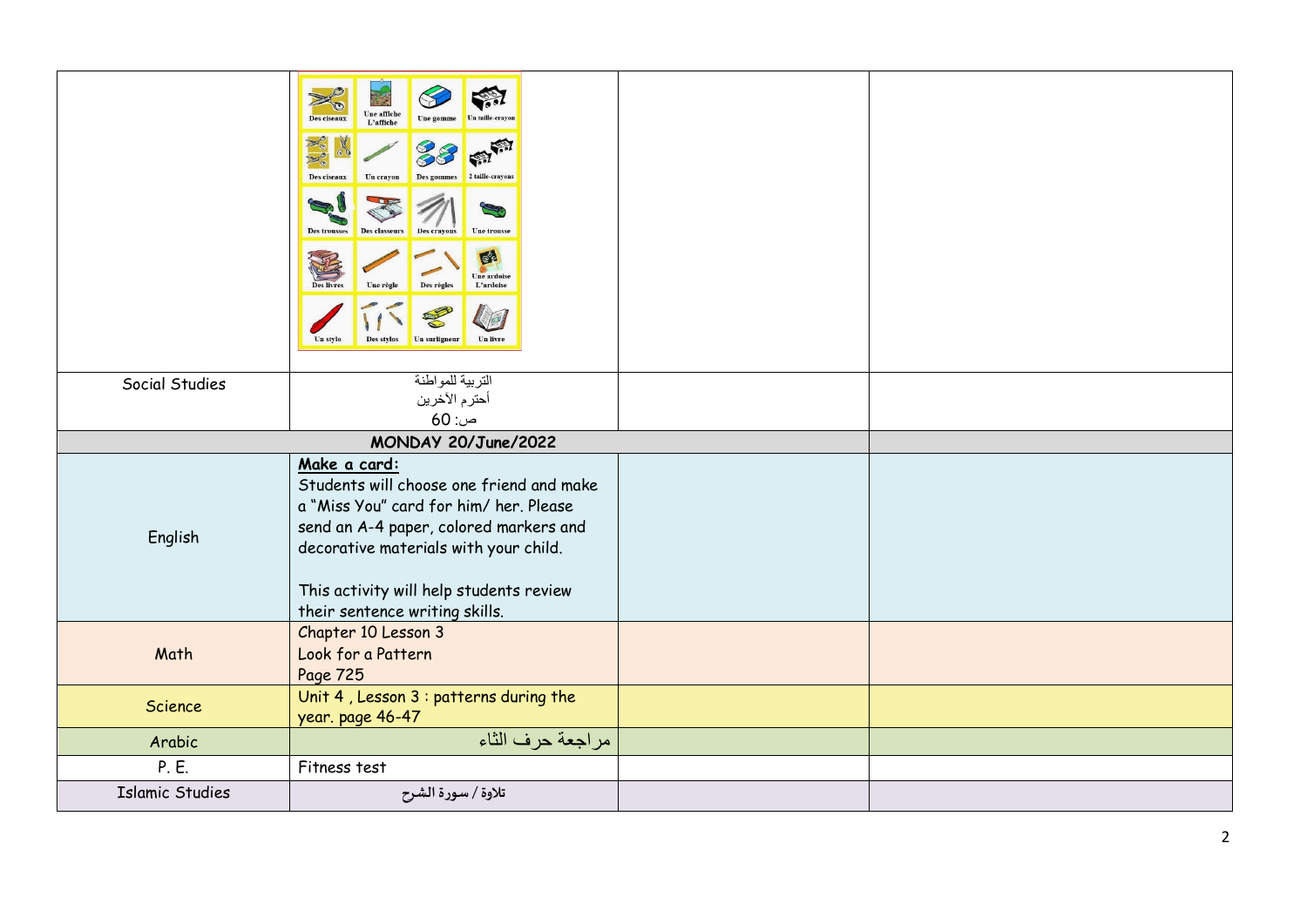|           | الكتاب المدرسي صفحة 14                                                                                                                                                                                                                                                                                                                                                                   |                               |
|-----------|------------------------------------------------------------------------------------------------------------------------------------------------------------------------------------------------------------------------------------------------------------------------------------------------------------------------------------------------------------------------------------------|-------------------------------|
|           | TUESDAY 21/June/2022                                                                                                                                                                                                                                                                                                                                                                     |                               |
| English   | Card making:<br>We will continue working on our special<br>cards.                                                                                                                                                                                                                                                                                                                        |                               |
| Math      | Chapter 10 Lesson 4<br><b>Combine Three Dimensional Shapes</b><br>Page 731                                                                                                                                                                                                                                                                                                               |                               |
| Science   | Unit 4, Lesson 3 review : patterns during<br>the year. Page 52-53                                                                                                                                                                                                                                                                                                                        |                               |
| Arabic    | مراجعة حرف العين                                                                                                                                                                                                                                                                                                                                                                         |                               |
| S.T.E.A.M | DAY <sub>3</sub><br><b>Tallest Straw Tower - Presentation</b><br><b>Remarks:</b> Students will present their<br>Towers to the class with a few lines.<br>Please send with them their models.<br>Already completed Towers are in the<br>class.<br>A Sample Template is available on<br>Teams.<br>Note: Please send in the STEAM<br>Notebooks - which will be collected<br>by the teacher. | -HAPPY-<br>SUMMER<br>HOLIDAYS |
| P. E.     | Fitness test                                                                                                                                                                                                                                                                                                                                                                             |                               |
|           | WEDNESDAY 22/June/2022                                                                                                                                                                                                                                                                                                                                                                   |                               |
| English   | Alphabetical order games:<br>Students will be divided into groups, and<br>they will compete against each other.                                                                                                                                                                                                                                                                          |                               |
| Math      | Wrap Up<br><b>My Review</b>                                                                                                                                                                                                                                                                                                                                                              |                               |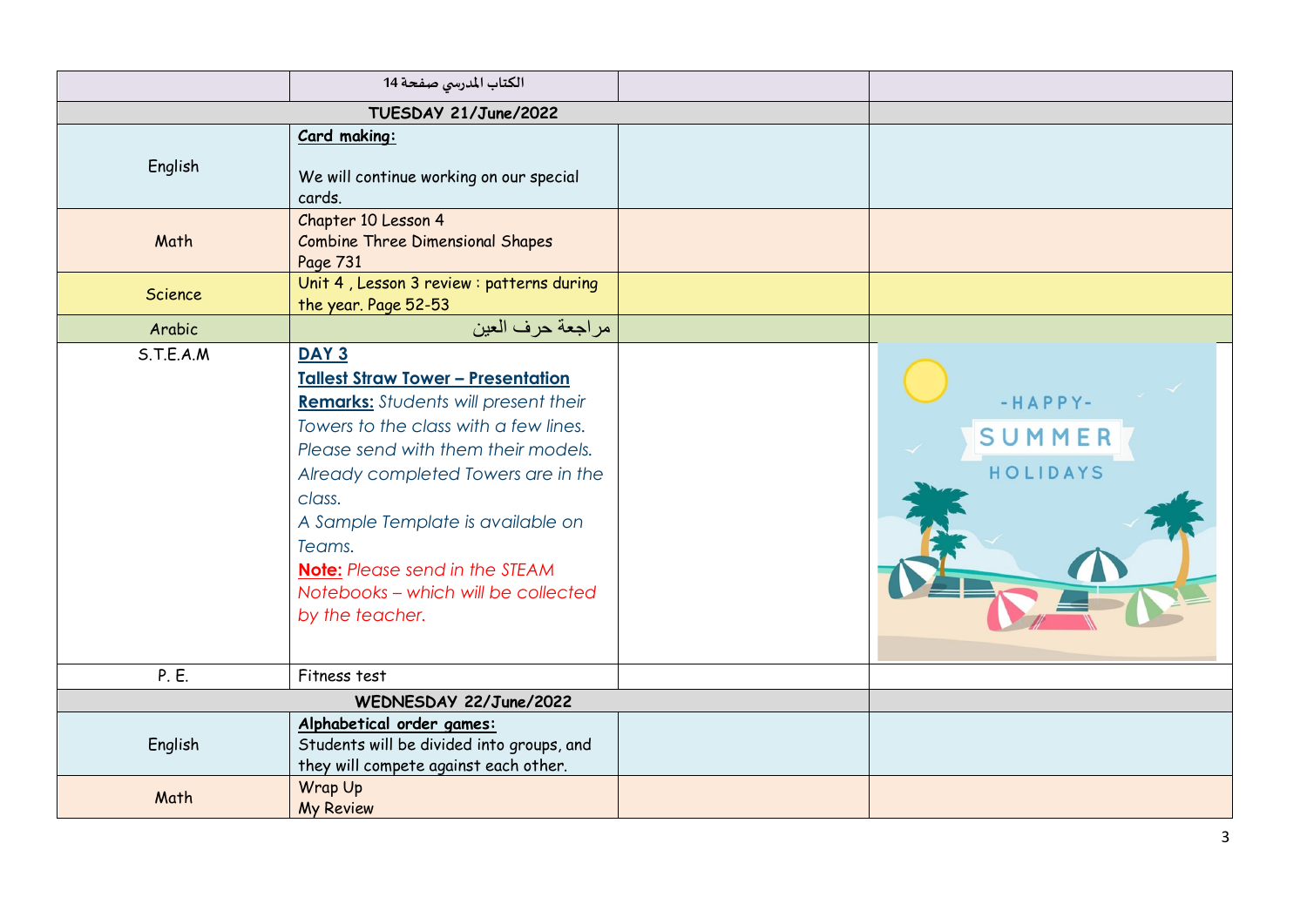|                | Page 737                                     |                                           |
|----------------|----------------------------------------------|-------------------------------------------|
| Science        | <b>Enrichment activities</b>                 |                                           |
| Arabic         | مراجعة حرف الذال                             |                                           |
| Art            | Continue (Pop Art).                          |                                           |
| Music          | Performing.                                  |                                           |
|                | <b>Musical Games</b>                         |                                           |
|                | THURSDAY 23/June/2022                        |                                           |
|                | End of year class party: Movie Day:          |                                           |
|                | Students will watch part of a movie          |                                           |
|                | together. They are welcome to bring some     |                                           |
| English        | food items (popcorn, sweets, donuts,         |                                           |
|                | cupcakes, chips etc.) to share with their    |                                           |
|                | friends. Happy Holidays! Have a restful      |                                           |
|                | vacation!                                    |                                           |
| Math           | Practice activity                            |                                           |
|                | <b>Addition and Subtraction</b>              |                                           |
| <b>Science</b> | Enrichment and fun activities.               |                                           |
| Arabic         | مسابقات وألعاب تعليمية                       |                                           |
| French         | Les articles indéfinis / indefinite articles | Indefinite articles with fruits           |
|                | UN / UNE / DES                               |                                           |
|                | Enrichment lesson                            | <b>Educational video</b>                  |
|                |                                              | https://www.youtube.com/watch?v=OuSq8BEe- |
|                | Focus on fruits with indefinite articles     | $\underline{a4}$                          |
|                | une pomme                                    |                                           |
|                | une banane                                   |                                           |
|                | un ananas                                    |                                           |
|                | des fraises                                  |                                           |
|                |                                              |                                           |